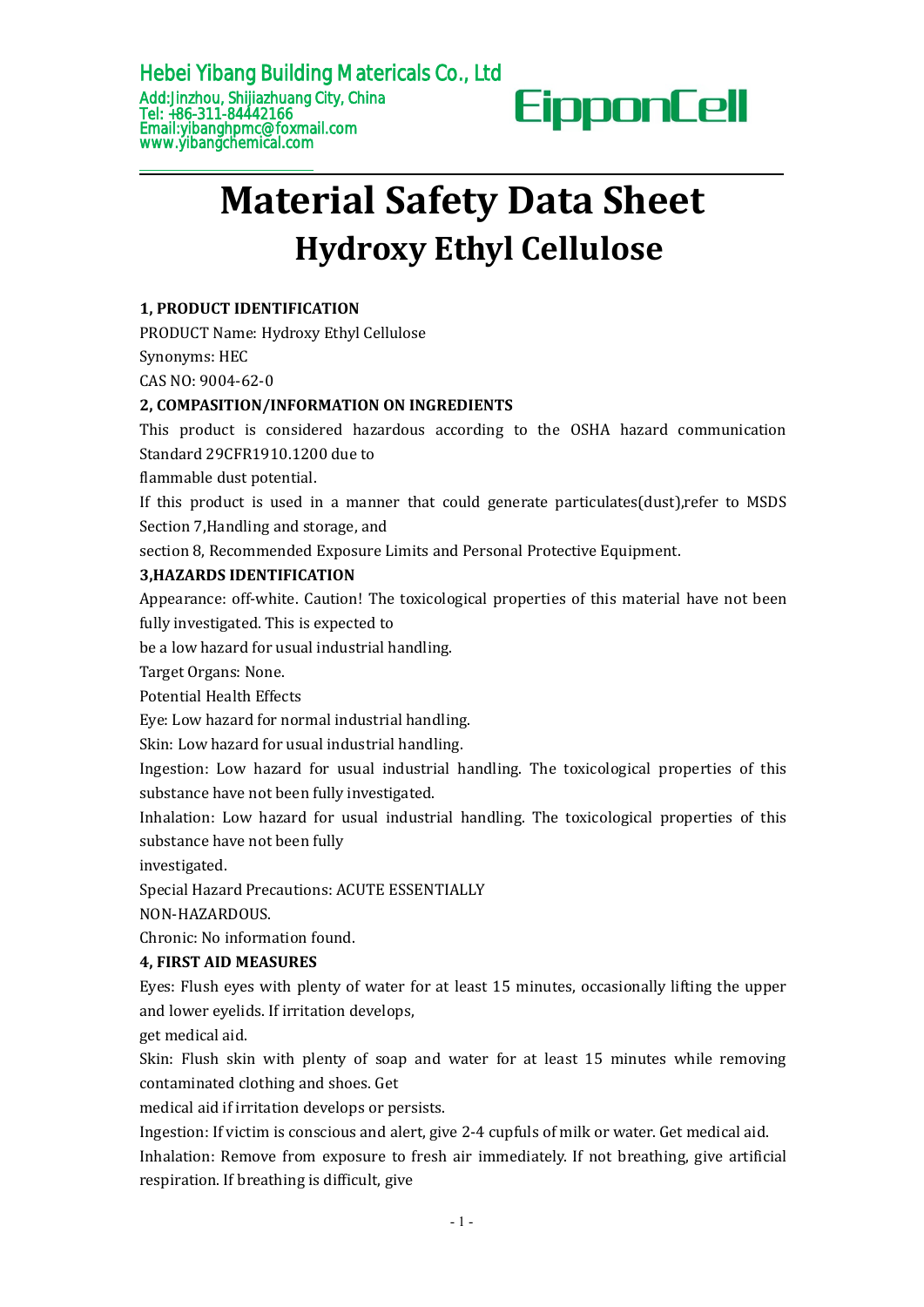

oxygen. Get medical aid if cough or other symptoms appear.

Material Safety Data Sheet—Hydroxy ethyl cellulose

Notes to Physician: Treat symptomatically and supportively.

Antidote: No specific antidote exists.

### **5, FIRE FIGHTING MEASURES**

General Information: As in any fire, wear a self-contained breathing apparatus in pressure-demand, MSHA/NIOSH (approved

or equivalent), and full protective gear. Dusts at sufficient concentrations can form explosive mixtures with air. Combustion

generates toxic fumes.

Extinguishing Media: For small fires, use water spray, dry chemical, carbon dioxide or chemical foam.

## **6, ACCIDENTAL RELEASE MEASURES**

General Information: Use proper personal protective equipment as indicated in Section 8. Spills/Leaks: Sweep up, then place into a suitable container for disposal. Avoid generating dusty conditions.

### **7, HANDLING & STORAGE**

Handling: Wash thoroughly after handling. Remove contaminated clothing and wash before reuse. Use with adequate ventilation.

Minimize dust generation and accumulation. Avoid contact with eyes, skin, and clothing. Avoid ingestion and inhalation.

Storage: Store in a cool, dry, well-ventilated area away from incompatible substances.

## **8,EXPOSURE CONTROLS/PERSONAL PROTECTION**

Engineering Controls: Use adequate ventilation to keep airborne concentrations low.

Exposure Limits PATICULATE: If used under conditions that generate particulates,the ACGIH TLV-TWA of 3 mg/m3 respirable

 $fraction(10 mg/m3 total)$ should be observed.

OSHA Vacated PELs: No OSHA Vacated PELs are listed for this chemical.Personal Protective Equipment

Eyes: Wear appropriate protective eyeglasses or chemical safety goggles as described by OSHA's eye and face protection

regulations in 29 CFR 1910.133 or European Standard EN166.

Skin: Wear appropriate protective gloves to prevent skin exposure.

Clothing: Wear appropriate protective clothing to minimize contact with skin.

Respirators: Follow the OSHA respirator regulations found in 29CFR 1910.134 or European Standard EN 149. Always use a

NIOSH or European Standard EN 149 approved respirator when necessary.

## **9, PHYSICAL & CHEMICAL PROPERTIES**

PHYSICAL STATE: powder

COLOR: white or off white

ODOR: odorless

SPECIFIC GRAVITY 0.25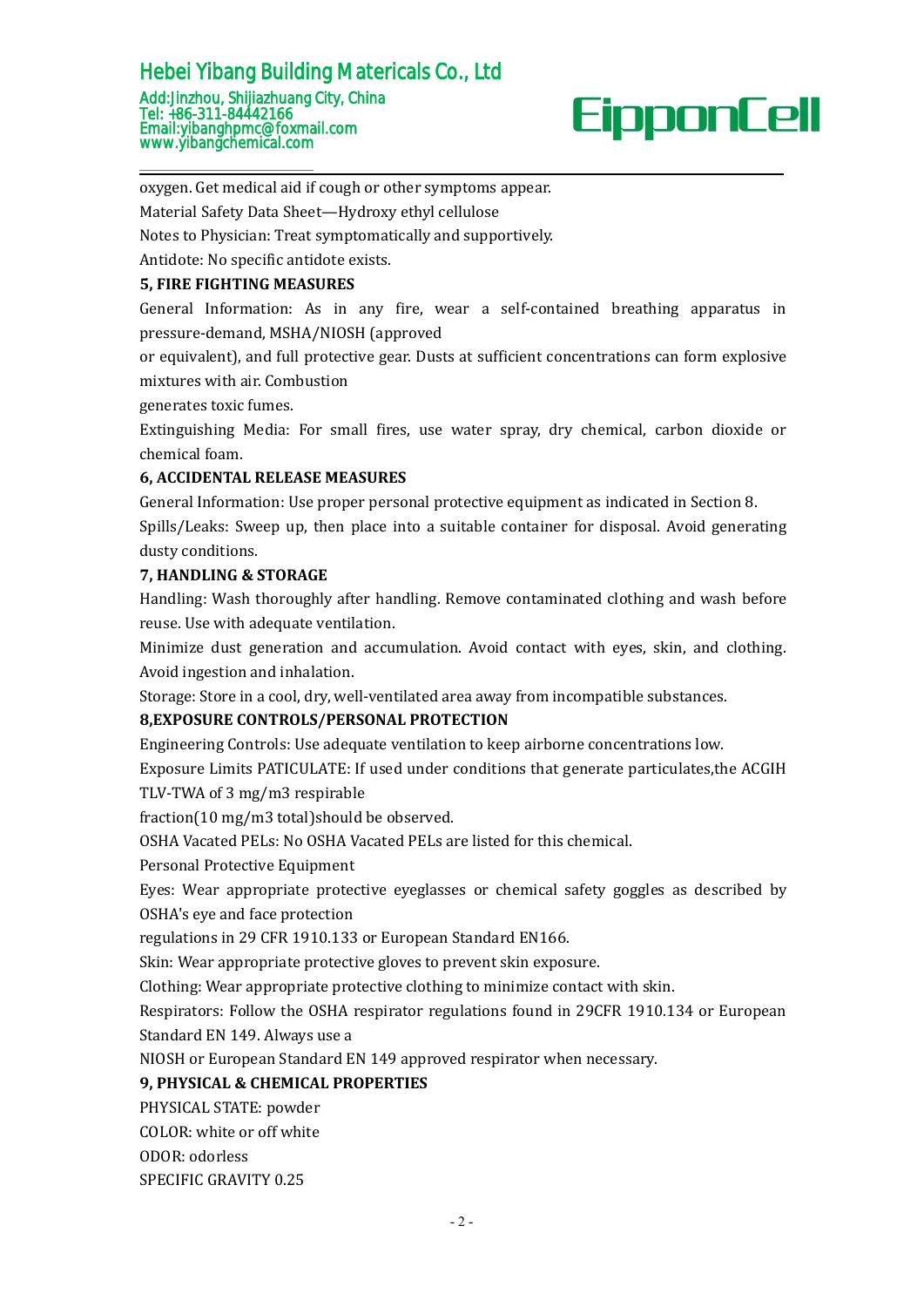# Add:Jinzhou, Shijiazhuang City, China Tel: +86-311-84442166 Hebei Yibang Building Matericals Co., Ltd

Email:yibanghpmc@foxmail.com [www.yibangchemical.com](http://www.kimacellulose.com )

# PERCENT VOLATILE negotiable at 20 c

SOLUBILITY IN WATER Limited by viscosity

PH VALUE 5.0 – 7.0 (2% Solution)

# **10, TABILITY & REACTIVITY**

Chemical Stability: Stable under normal temperatures and pressures.

Conditions to Avoid: High temperatures.

Incompatibilities with Other Materials: Strong oxidizing agents.

Hazardous Decomposition Products: Carbon monoxide, carbon dioxide.

Hazardous Polymerization: Has not been reported.

# **11, TOXICOLOGICAL INFORMATION**

Carcinogenicity:

CAS# 9004-62-0: Not listed by ACGIH, IARC, NIOSH, NTP, or OSHA.

Epidemiology: No information available.

Teratogenicity: No information available.

Reproductive Effects: No information available.

Neurotoxicity: No information available.

Mutagenicity: No information available.

Other Studies: Please refer to specific information.

# **12, ECOLOGICAL INFORMATION**

Ecotoxicity: No information available.

Environmental Fate: No information reported.

Physical/Chemical: No information available.

Other: None

# **13, SPOSAL CONSIDERATIONS**

Chemical waste generators must determine whether a discarded chemical is classified as a hazardous waste. US EPA guidelines

for the classification determination are listed in 40 CFR Parts 261.3. Additionally, waste generators must consult state and local

hazardous waste regulations to ensure complete and accurate classification.

RCRA P-Series: None listed.

RCRA U-Series: None listed.

# **14,TRANSPORT INFORMATION**

This product is not subject to DOT,ICAO,IMDG or ADR regulations.

For specific information regarding transportation of this products.please contact the KIMA CHEMICAL CO.,LTD.

# **15, REGULATORY INFORMATION**

US FEDERAL

TSCA **TEACHER** 

CAS# 9004-62-0 is listed on the TSCA inventory.

Health & Safety Reporting List

None of the chemicals are on the Health & Safety Reporting List.

Chemical Test Rules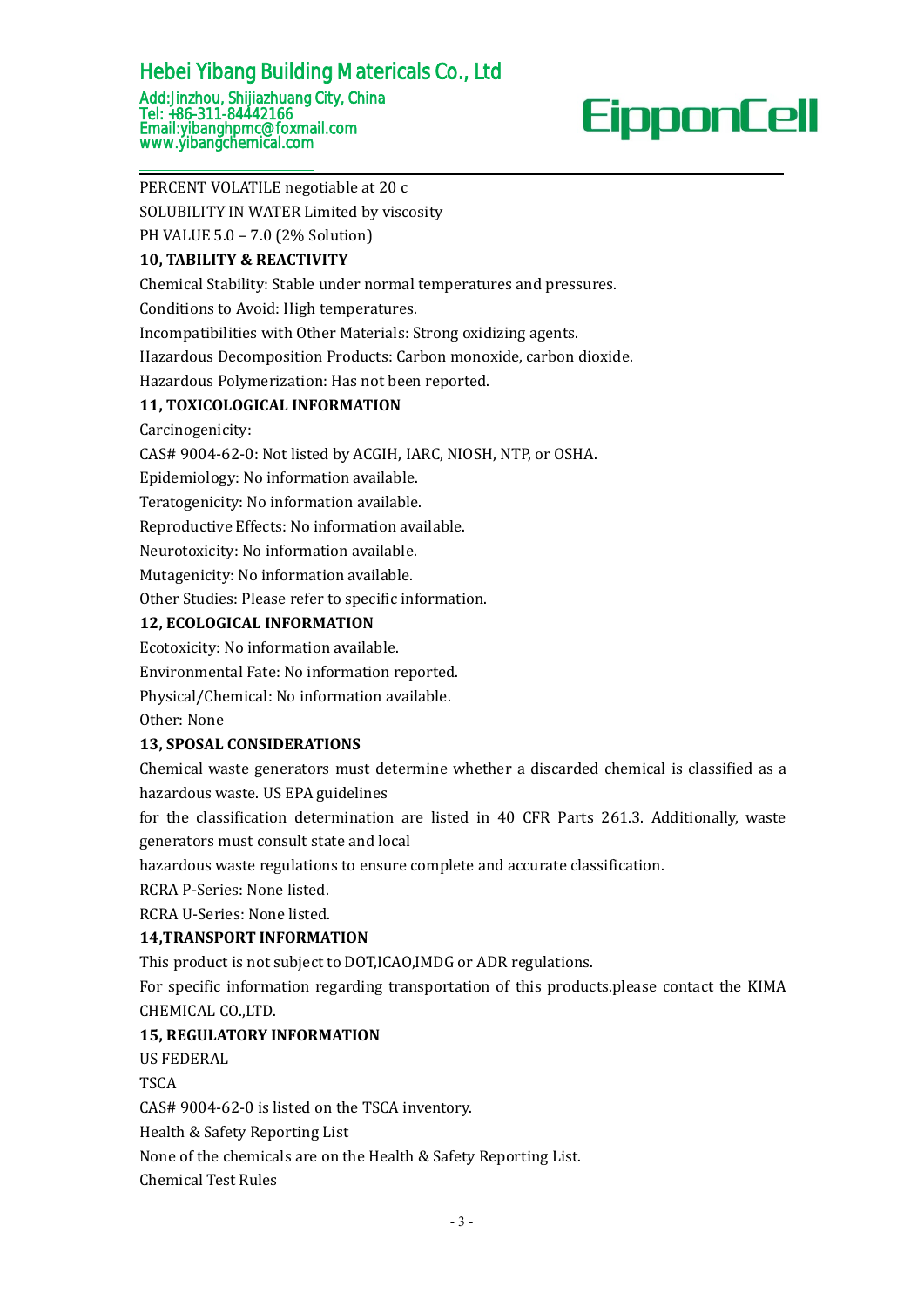### Add:Jinzhou, Shijiazhuang City, China Tel: +86-311-84442166 Email:yibanghpmc@foxmail.com www.yibangchemical.com Hebei Yibang Building Matericals Co., Ltd



HebeiYibang Building Matericals Co., Ltd<br>
Add:Jinzhou, Shijiazhuang City, China<br>
Femali: +86-311-84442166<br>
Emali: yibangchemical.com<br>
www.yibangchemical.com<br>
www.yibangchemical.com<br>
None of the chemicals are listed under Hebei Yibang Building Materic<br>
Add:Jinzhou, Shijiazhuang City, China<br>
Tel: +86-311-84442166<br>
Email:yibanghpmc@foxmail.com<br>
www.yibangchemical.com<br>
None of the chemicals in this product a<br>
Section 12b<br>
None of the chemicals Hebei Yibang Building Matericals Co., Ltd<br>
Add:Jinzhou, Shijiazhuang City, China<br>
Tel: +86-311-84442166<br>
Email:yibangchemical.com<br>
Email:yibangchemical.com<br>
Wome of the chemicals in this product are under a Chemical Test R Add:Jinzhou, Shijiazhuang City, China<br>
Tel: +86-311-84442166<br>
Email:yibanghpmc@foxmail.com<br>
www.yibangchemical.com<br>
<br>
None of the chemicals in this product are under a Chemic<br>
Section 12b<br>
None of the chemicals are listed Tel: +86-311-84442166<br>
Email:ylbanghpmc@foxmail.com<br>
Wome of the chemicals in this product are under a Chemical Test Rule.<br>
Section 12b<br>
None of the chemicals are listed under TSCA Section 12b.<br>
TSCA Significant New Use Ru SARA **SARA** Mone of the chemicals in this product are un<br>Section 12b<br>None of the chemicals are listed under TSC.<br>TSCA Significant New Use Rule<br>None of the chemicals in this material have<br>SARA<br>Section 302 (RQ)<br>None of the chemicals in None of the chemicals in this product are under a Chemical Test Rule.<br>Section 12b<br>None of the chemicals are listed under TSCA Section 12b.<br>TSCA Significant New Use Rule<br>None of the chemicals in this material have a SNUR un Section 12b<br>None of the chemicals are listed under TSC.<br>TSCA Significant New Use Rule<br>None of the chemicals in this material have<br>SARA<br>Section 302 (RQ)<br>None of the chemicals in this material have<br>Section 302 (TPQ)<br>None of None of the chemicals are listed under TSCA Section 12b.<br>TSCA Significant New Use Rule<br>None of the chemicals in this material have a SNUR under TSCA.<br>SARA<br>Section 302 (RQ)<br>None of the chemicals in this material have an RQ. TSCA Significant New Use Rule<br>None of the chemicals in this material l<br>SARA<br>Section 302 (RQ)<br>None of the chemicals in this material l<br>Section 302 (TPQ)<br>None of the chemicals in this product h<br>Section 313<br>No chemicals are r None of the chemicals in this material have a SNUR under TSCA.<br>SARA<br>Section 302 (RQ)<br>None of the chemicals in this material have an RQ.<br>Section 302 (TPQ)<br>None of the chemicals in this product have a TPQ.<br>Section 313.<br>No ch SARA<br>Section 302 (RQ)<br>None of the chemicals in this material ha<br>Section 302 (TPQ)<br>None of the chemicals in this product ha<br>Section 313<br>No chemicals are reportable under Sectio<br>Clean Air Act:<br>This material does not contain Section 302 (RQ)<br>
None of the chemicals in this material have an RQ.<br>
None of the chemicals in this product have a TPQ.<br>
Section 313.<br>
No chemicals are reportable under Section 313.<br>
Clean Air Act:<br>
This material does not None of the chemicals in this material have an RQ.<br>Section 302 (TPQ)<br>None of the chemicals in this product have a TPQ.<br>Section 313<br>No chemicals are reportable under Section 313.<br>Clean Air Act:<br>This material does not contai Section 302 (TPQ)<br>
None of the chemicals in this product have a TPQ.<br>
Section 313<br>
No chemicals are reportable under Section 313.<br>
Clean Air Act:<br>
This material does not contain any hazardous air pollutants. This materia<br> None of the chemicals in this product have a<br>Section 313<br>No chemicals are reportable under Section :<br>Clean Air Act:<br>This material does not contain any hazard<br>any Class 1 Ozone depletors. This<br>material does not contain any Section 313<br>
No chemicals are reportable under Section 313.<br>
Clean Air Act:<br>
This material does not contain any hazardous air pollutants. This material does not contain<br>
rany Class 1 Ozone depletors. This<br>
material does no No chemicals are reportable under Section 313.<br>Clean Air Act:<br>This material does not contain any hazardous air pollutants. This n<br>any Class 1 Ozone depletors. This<br>material does not contain any Class 2 Ozone depletors.<br>Cle Clean Air Act:<br>
This material does not contain any hazardous air pollutants. This material does not contain<br>
any Class 1 0zone depletors. This<br>
material does not contain any Class 2 0zone depletors.<br>
Clean Water Act:<br>
None This material does not contain any hazardous air pollutant<br>any Class 1 Ozone depletors. This<br>material does not contain any Class 2 Ozone depletors.<br>Clean Water Act:<br>None of the chemicals in this product are listed as Hazar OSHA: material does not contain any Class 2 Ozone depletors.<br>Clean Water Act:<br>None of the chemicals in this product are listed as Hazardous Substances under the CWA.<br>None of the chemicals in this product are<br>isted as Proincy Pol STATE STATE None of the chemicals in this product are listed as Hazardous Substances under the CWA.<br>None of the chemicals in this product are<br>listed as Priority Pollutants under the CWA. None of the chemicals in this product are liste None of the chemicals in this product are<br>listed as Priority Pollutants under the CWA. None of the chemicals in this product are listed<br>as Toxic Pollutants under the CWA.<br>OSIA:<br>None of the chemicals in this product are con listed as Priority Pollutants under the CWA. None of th<br>as Toxic Pollutants under the CWA.<br>OSHA:<br>None of the chemicals in this product are considered hig<br>STATE<br>CAS# 9004-62-0 is not present on state lists from CA, PA<br>Calif as Toxic Pollutants under the CWA.<br>OSHA:<br>OSHA:<br>None of the chemicals in this product are considered highly hazardous by<br>STATE<br>CAS# 9004-62-0 is not present on state lists from CA, PA, MN, MA, FL, or l<br>California No Signifi OSHA:<br>
None of the chemicals in this product a<br>
STATE<br>
CAS# 9004-62-0 is not present on state<br>
California No Significant Risk Level:<br>
European/International Regulations<br>
European Labeling in Accordance with<br>
Hazard Symbols None of the chemicals in this produ<br>STATE<br>CAS# 9004-62-0 is not present on s<br>California No Significant Risk Le<br>European/International Regulatior<br>European Labeling in Accordance v<br>Hazard Symbols:<br>Not available.<br>Risk Phrases STATE<br>
CAS# 9004-62-0 is not present on s<br>
California No Significant Risk Lev<br>
European/International Regulation:<br>
European Labeling in Accordance w<br>
Hazard Symbols:<br>
Not available.<br>
Risk Phrases:<br>
Safety Phrases:<br>
WGK (Wa CAS# 9004-62-0 is not present on sta<br>California No Significant Risk Leve<br>European/International Regulations<br>European Labeling in Accordance wit<br>Hazard Symbols:<br>Not available.<br>Risk Phrases:<br>Safety Phrases:<br>WGK (Water Danger California No Significant Risk Level: None of<br>European/International Regulations<br>European Labeling in Accordance with EC Directiv<br>Hazard Symbols:<br>Not available.<br>Risk Phrases:<br>Safety Phrases:<br>WGK (Water Danger/Protection)<br>C European/International Regulations<br>European Labeling in Accordance with EC Direct<br>Hazard Symbols:<br>Not available.<br>Risk Phrases:<br>Safety Phrases:<br>WGK (Water Danger/Protection)<br>CAS#9004-62-0: 1<br>Canada<br>CAS# 9004-62-0 is listed Canada Hazard Symbols:<br>
Not available.<br>
Risk Phrases:<br>
Safety Phrases:<br>
WGK (Water Danger/Protection)<br>
CAS#9004-62-0 is listed on Canada's DSL/NDSL List.<br>
This product has a WHMIS classification of Not controlled..<br>
CAS# 9004-62-Not available.<br>
Risk Phrases:<br>
Safety Phrases:<br>
WGK (Water Danger/Protection)<br>
CAS#9004-62-0: 1<br>
Canada<br>
CAS# 9004-62-0 is listed on Canada's DSL/NDSL List.<br>
This product has a WHMIS classification of Not controlled.<br>
CAS# Risk Phrases:<br>Safety Phrases:<br>WGK (Water Danger/Protection)<br>CAS#9004-62-0 is listed on Canada's DSL/NDSL List.<br>This product has a WHMIS classification of Not controlled..<br>CAS# 9004-62-0 is not listed on Canada's Ingredient Safety Phrases:<br>WGK (Water Danger/Protection)<br>CAS#9004-62-0: 1<br>Canada<br>CAS# 9004-62-0 is listed on Canada's DS<br>This product has a WHMIS classification<br>CAS# 9004-62-0 is not listed on Canada's<br>Exposure Limits<br>**16, OTHER INFO** Not available.<br>
Risk Phrases:<br>
Safety Phrases:<br>
WGK (Water Danger/Protection)<br>
CAS#9004-62-0: 1<br>
Canada<br>
CAS# 9004-62-0 is listed on Canada's DSL/NDSL List.<br>
This product has a WHMIS classification of Not controlled.<br>
CAS# CAS#9004-62-0: 1<br>Canada<br>CAS# 9004-62-0 is listed on Canada's DSL/NDSL List.<br>This product has a WHMIS classification of Not controlled..<br>CAS# 9004-62-0 is not listed on Canada's Ingredient Disclosure List.<br>Exposure Limits<br> Canada<br>CAS# 9004-62-0 is listed on Canada's DSL/NDSL List.<br>This product has a WHMIS classification of Not controlled..<br>CAS# 9004-62-0 is not listed on Canada's Ingredient Disclosure List.<br>Exposure Limits<br>**16, OTHER INFORMA**